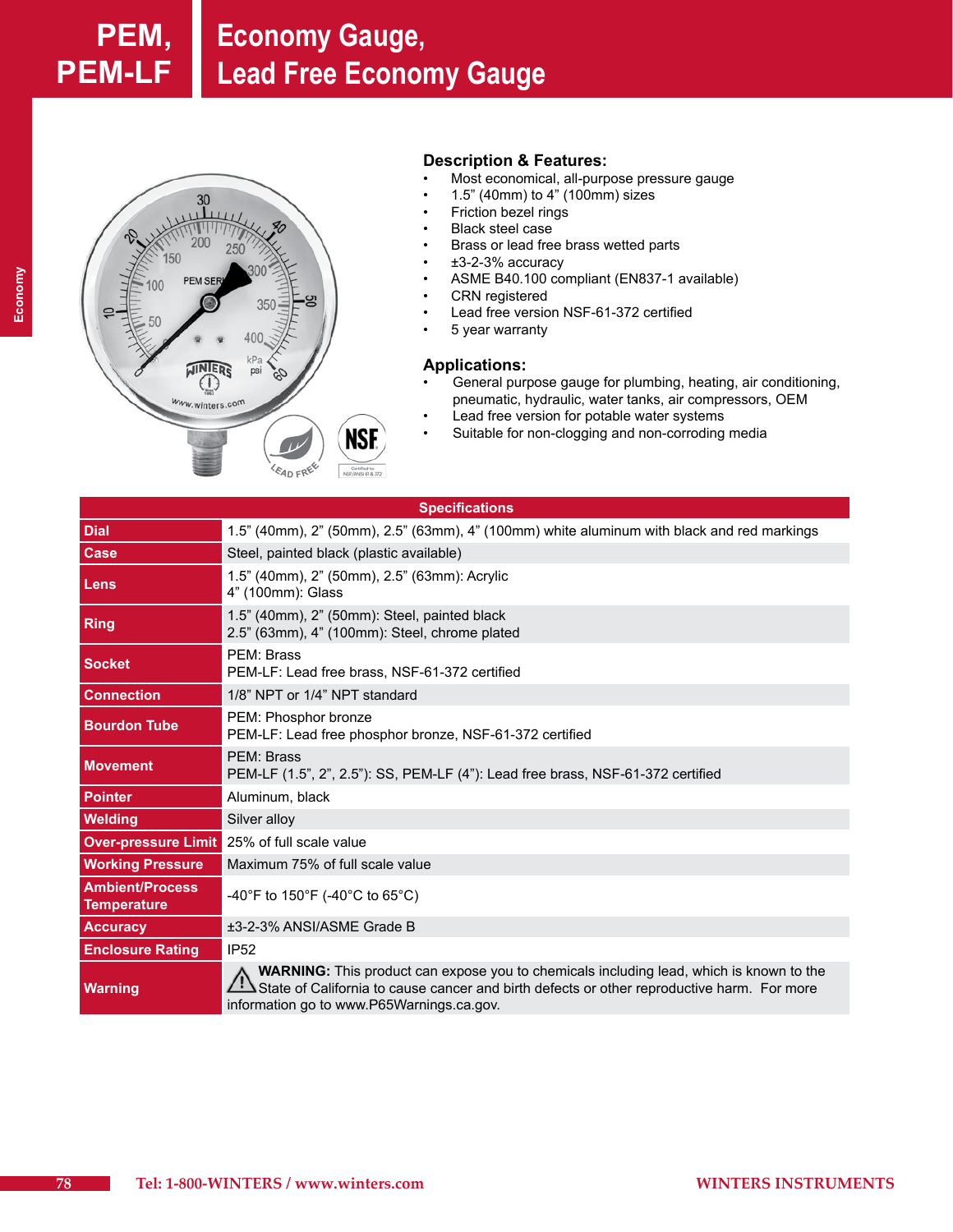**1/4"** 

### **Dial Size 1.5" (40mm) 2" (50mm) 2.5" (63mm) 4" (100mm) Connection 1/8" Bottom 1/8" Back (CB) 1/8" Bottom 1/8" Back (CB) 1/4" Bottom 1/4" Back (CB) 1/4" psi only Bottom 1/4" Bottom 1/4" Back PEM Order Codes (products in bold are normally stock in North America)**

| ,,,,,,,,,,,,,,       | <b>Bottom</b>  | (CB)           | <b>Bottom</b> | (CB)           | <b>Bottom</b>  | (CB)           | P - - - - - <i>1</i><br><b>Bottom</b> | <b>Bottom</b> | (CB)           | <b>Bottom</b> |
|----------------------|----------------|----------------|---------------|----------------|----------------|----------------|---------------------------------------|---------------|----------------|---------------|
| <b>Case Material</b> |                |                |               | <b>Steel</b>   | <b>Plastic</b> | <b>Steel</b>   |                                       |               |                |               |
| 30" Hg Vac/kPa       | <b>PEM1297</b> | <b>PEM1397</b> | <b>PEM195</b> | <b>PEM1424</b> | <b>PEM135</b>  | <b>PEM1428</b> | <b>PEM1398</b>                        | <b>PEM210</b> | <b>PEM1431</b> | <b>PEM220</b> |
| 30"/0/15 psi/kPa     |                |                |               |                |                |                |                                       | <b>PEM152</b> |                |               |
| 30"/0/30 psi/kPa     |                |                |               |                |                |                |                                       | <b>PEM153</b> |                |               |
| 30"/0/60 psi/kPa     |                |                |               |                |                |                |                                       | <b>PEM154</b> |                |               |
| 30"/0/100 psi/kPa    |                |                |               |                |                |                |                                       | <b>PEM155</b> |                |               |
| 0/15 psi/kPa         | <b>PEM1299</b> | <b>PEM1399</b> | <b>PEM196</b> | <b>PEM1425</b> | <b>PEM136</b>  | <b>PEM1429</b> |                                       | <b>PEM211</b> | <b>PEM1436</b> | <b>PEM295</b> |
| 0/30 psi/kPa         | <b>PEM1300</b> | <b>PEM1400</b> | <b>PEM206</b> | <b>PEM1402</b> | <b>PEM199</b>  | <b>PEM1403</b> | <b>PEM200</b>                         | <b>PEM212</b> | <b>PEM1437</b> | <b>PEM221</b> |
| 0/60 psi/kPa         | <b>PEM1301</b> | <b>PEM1401</b> | <b>PEM207</b> | <b>PEM1404</b> | <b>PEM201</b>  | <b>PEM1405</b> | <b>PEM194</b>                         | <b>PEM213</b> | <b>PEM1438</b> | <b>PEM222</b> |
| 0/100 psi/kPa        | <b>PEM1320</b> | <b>PEM1420</b> | <b>PEM208</b> | <b>PEM1406</b> | <b>PEM202</b>  | <b>PEM1407</b> |                                       | <b>PEM214</b> | <b>PEM1439</b> | <b>PEM223</b> |
| 0/160 psi/kPa        | <b>PEM1321</b> | <b>PEM1421</b> | <b>PEM197</b> | <b>PEM1408</b> | <b>PEM203</b>  | <b>PEM1409</b> |                                       | <b>PEM215</b> | <b>PEM1440</b> | <b>PEM224</b> |
| 0/200 psi/kPa        | <b>PEM1322</b> | <b>PEM1422</b> | <b>PEM209</b> | <b>PEM1426</b> | <b>PEM204</b>  | <b>PEM1410</b> | -                                     | <b>PEM216</b> | <b>PEM1441</b> | <b>PEM225</b> |
| 0/300 psi/kPa        | PEM1323        | PEM1423        | <b>PEM198</b> | <b>PEM1427</b> | <b>PEM205</b>  | <b>PEM1411</b> |                                       | <b>PEM217</b> | PEM1442        | <b>PEM226</b> |
| 0/400 psi/kPa        |                |                |               |                |                | PEM1414        |                                       | <b>PEM219</b> | PEM3412        | <b>PEM227</b> |
| 0/600 psi/kPa        |                |                |               |                | ۰              | PEM1412        | $\overline{a}$                        | <b>PEM218</b> | PEM3413        |               |
| 0/1,000 psi/kPa      |                |                |               |                |                |                |                                       | <b>PEM290</b> |                |               |
| 0/3,000 psi/kPa      |                |                |               |                | -              |                | -                                     | <b>PEM291</b> |                |               |
| 0/5,000 psi/kPa      |                |                |               |                |                |                |                                       | <b>PEM292</b> |                |               |

## **PEM-LF Order Codes (products in bold are normally stock in North America)**

| <b>Dial Size</b>     | 1.5"<br>(40mm)        |                          |                       | $2"$ (50mm)              |                          | 2.5"<br>(63mm)    |                       | 4" (100mm)        |                       |  |  |
|----------------------|-----------------------|--------------------------|-----------------------|--------------------------|--------------------------|-------------------|-----------------------|-------------------|-----------------------|--|--|
| <b>Connection</b>    | 1/8"<br><b>Bottom</b> | <b>1/8" Back</b><br>(CB) | 1/8"<br><b>Bottom</b> | <b>1/8" Back</b><br>(CB) | 1/4"<br><b>Bottom</b>    | 1/4" Back<br>(CB) | 1/4"<br><b>Bottom</b> | 1/4" Back<br>(CB) | 1/4"<br><b>Bottom</b> |  |  |
| <b>Case Material</b> | <b>Steel</b>          |                          |                       |                          |                          |                   |                       | <b>Steel</b>      |                       |  |  |
| 30" Hg Vac/kPa       | <b>PEM1297LF</b>      | <b>PEM1397LF</b>         | <b>PEM195LF</b>       | <b>PEM1424LF</b>         | PEM135LF                 | <b>PEM1428LF</b>  | PEM210LF              | <b>PEM1431LF</b>  | PEM220LF              |  |  |
| 30"/0/15 psi/kPa     |                       |                          |                       |                          |                          |                   | PEM152LF              |                   |                       |  |  |
| 30"/0/30 psi/kPa     |                       |                          | ٠                     | ٠                        | ٠                        |                   | PEM153LF              |                   |                       |  |  |
| 30"/0/60 psi/kPa     |                       |                          |                       |                          |                          |                   | PEM154LF              |                   |                       |  |  |
| 30"/0/100 psi/kPa    |                       |                          |                       |                          |                          |                   | PEM155LF              |                   |                       |  |  |
| 0/15 psi/kPa         | <b>PEM1299LF</b>      | <b>PEM1399LF</b>         | PEM196LF              | <b>PEM1425LF</b>         | PEM136LF                 | <b>PEM1429LF</b>  | PEM211LF              | <b>PEM1436LF</b>  |                       |  |  |
| 0/30 psi/kPa         | <b>PEM1300LF</b>      | <b>PEM1400LF</b>         | PEM206LF              | PEM1402LF                | PEM199LF                 | <b>PEM1403LF</b>  | PEM212LF              | <b>PEM1437LF</b>  | PEM221LF              |  |  |
| 0/60 psi/kPa         | <b>PEM1301LF</b>      | <b>PEM1401LF</b>         | PEM207LF              | PEM1404LF                | PEM201LF                 | <b>PEM1405LF</b>  | PEM213LF              | <b>PEM1438LF</b>  | PEM222LF              |  |  |
| 0/100 psi/kPa        | <b>PEM1320LF</b>      | <b>PEM1420LF</b>         | PEM208LF              | <b>PEM1406LF</b>         | PEM202LF                 | <b>PEM1407LF</b>  | PEM214LF              | <b>PEM1439LF</b>  | PEM223LF              |  |  |
| 0/160 psi/kPa        | <b>PEM1321LF</b>      | <b>PEM1421LF</b>         | PEM197LF              | <b>PEM1408LF</b>         | PEM203LF                 | <b>PEM1409LF</b>  | PEM215LF              | <b>PEM1440LF</b>  | PEM224LF              |  |  |
| 0/200 psi/kPa        | <b>PEM1322LF</b>      | <b>PEM1422LF</b>         | PEM209LF              | <b>PEM1426LF</b>         | PEM204LF                 | <b>PEM1410LF</b>  | PEM216LF              | <b>PEM1441LF</b>  | PEM225LF              |  |  |
| 0/300 psi/kPa        | <b>PEM1323LF</b>      | <b>PEM1423LF</b>         | PEM198LF              | PEM1427LF                | PEM205LF                 | <b>PEM1411LF</b>  | PEM217LF              | PEM1442LF         | PEM226LF              |  |  |
| 0/400 psi/kPa        |                       |                          |                       |                          |                          |                   | PEM219LF              |                   | PEM227LF              |  |  |
| 0/600 psi/kPa        |                       |                          | $\qquad \qquad$       | ۰                        |                          |                   | PEM218LF              | PEM3413LF         |                       |  |  |
| 0/1,000 psi/kPa      | $\blacksquare$        |                          | $\blacksquare$        | $\overline{\phantom{a}}$ | $\overline{\phantom{a}}$ | ٠                 | PEM290LF              |                   |                       |  |  |
| 0/3,000 psi/kPa      |                       |                          | -                     | $\overline{\phantom{a}}$ | -                        |                   | PEM291LF              |                   |                       |  |  |
| 0/5,000 psi/kPa      |                       |                          |                       |                          |                          |                   | PEM292LF              |                   |                       |  |  |

Other ranges and connection sizes available upon request. For scale change, refer to How to Order Guide for scale codes. **For options, attach suffix to end of order code: i.e. PEM1399-GL15 for 1.5" GLASS LENS.**

## **Option suffix:**

ECASE15SSBK = 1.5" (40mm) SS back case connection  $EN = EN837-1$  compliant<br>ECASE15SSBTM = 1.5" (40mm) SS bottom connection GL15 = Glass lens for 1.5" (40mm) dial ECASE15SSBTM = 1.5" (40mm) SS bottom connection GL15 = Glass lens for 1.5" (40mm) dial<br>ECASE20SSBK = 2" (50mm) SS case back connection GL2 = Glass lens for 2" (50mm) dial ECASE20SSBK = 2" (50mm) SS case back connection GL2 = Glass lens for 2" (50mm) dial<br>ECASE20SSBTM = 2" (50mm) SS case bottom connection GL25 = Glass lens for 2.5" (63mm) dial ECASE20SSBTM =  $2^{\degree}$  (50mm) SS case bottom connection

Note: For 1.5" to 2" SS internals, please see PRL Series Regulator Gauges.